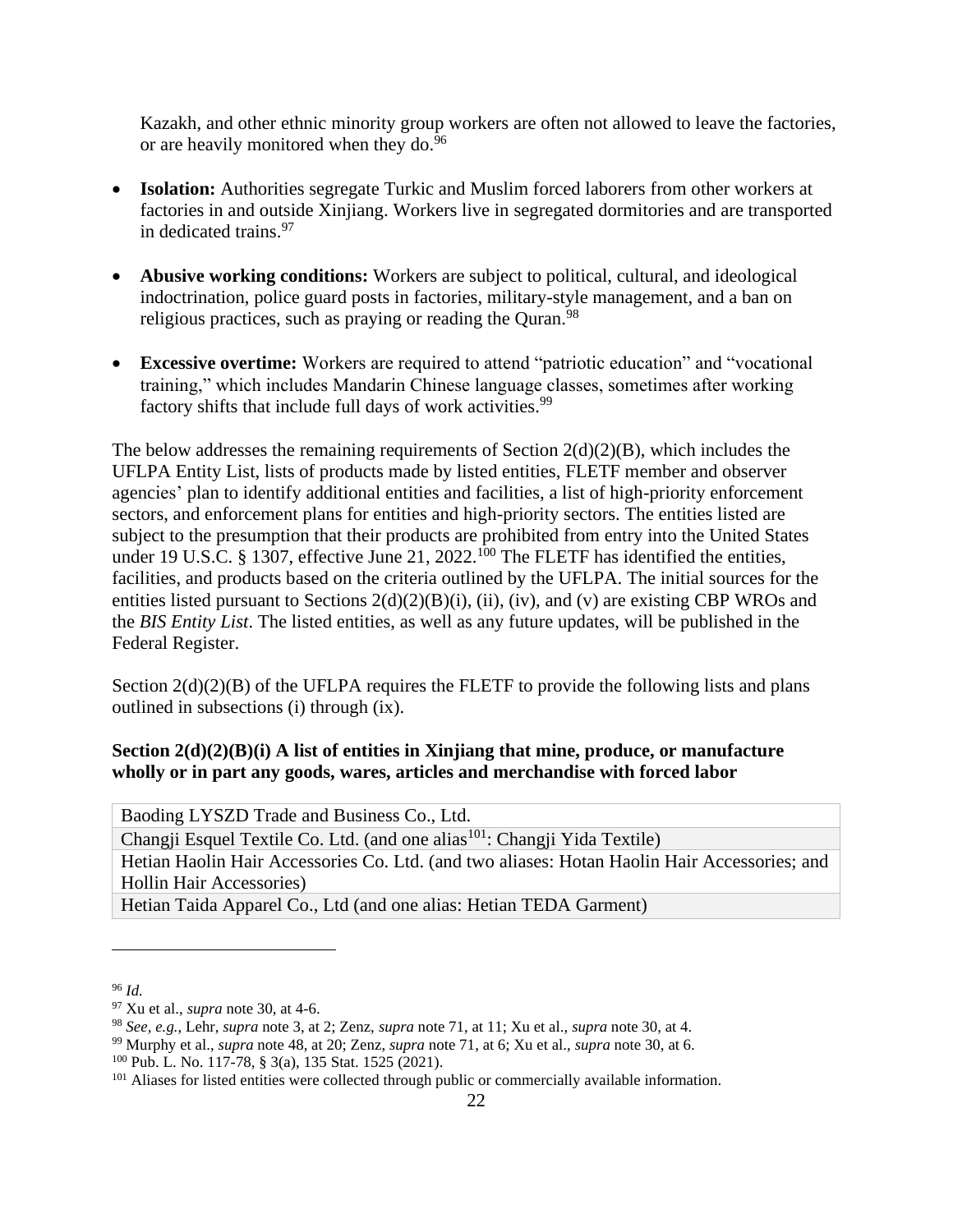Hoshine Silicon Industry (Shanshan) Co., Ltd (including one alias: Hesheng Silicon Industry (Shanshan) Co.) and subsidiaries

Xinjiang Daqo New Energy, Co. Ltd (including three aliases: Xinjiang Great New Energy Co., Ltd.; Xinjiang Daxin Energy Co., Ltd.; and Xinjiang Daqin Energy Co., Ltd.)

Xinjiang East Hope Nonferrous Metals Co. Ltd. (including one alias: Xinjiang Nonferrous)

Xinjiang GCL New Energy Material Technology, Co. Ltd (including one alias: Xinjiang GCL New Energy Materials Technology Co.)

Xinjiang Junggar Cotton and Linen Co., Ltd.

Xinjiang Production and Construction Corps (including three aliases: XPCC; Xinjiang Corps; and Bingtuan) and its subordinate and affiliated entities

## **Section 2(d)(2)(B)(ii) A list of entities working with the government of Xinjiang to recruit, transport, transfer, harbor or receive forced labor or Uyghurs, Kazakhs, Kyrgyz, or members of other persecuted groups out of Xinjiang**

Aksu Huafu Textiles Co. (including two aliases: Akesu Huafu and Aksu Huafu Dyed Melange Yarn)

Hefei Bitland Information Technology Co., Ltd. (including three aliases: Anhui Hefei Baolongda Information Technology; Hefei Baolongda Information Technology Co., Ltd.; and Hefei Bitland Optoelectronic Technology Co., Ltd.)

Hefei Meiling Co. Ltd. (including one alias: Hefei Meiling Group Holdings Limited)

KTK Group (including three aliases: Jiangsu Jinchuang Group; Jiangsu Jinchuang Holding Group; and KTK Holding)

Lop County Hair Product Industrial Park

Lop County Meixin Hair Products Co., Ltd.

Nanjing Synergy Textiles Co., Ltd. (including two aliases: Nanjing Xinyi Cotton Textile Printing and Dyeing; and Nanjing Xinyi Cotton Textile)

No. 4 Vocation Skills Education Training Center (VSETC)

Tanyuan Technology Co. Ltd. (including five aliases: Carbon Yuan Technology; Changzhou Carbon Yuan Technology Development; Carbon Element Technology; Jiangsu Carbon Element Technology; and Tanyuan Technology Development)

Xinjiang Production and Construction Corps (XPCC) and its subordinate and affiliated entities

## **Section 2(d)(2)(B)(iii) A list of products mined, produced, or manufactured wholly or in part by entities on the list required by clause (i) or (ii)**

| Name of entity listed in clause (i) or (ii)                                                      | Products mined, produced, or<br>manufactured wholly or in part by<br>each entity |
|--------------------------------------------------------------------------------------------------|----------------------------------------------------------------------------------|
| Aksu Huafu Textiles Co. (including two aliases:<br>Akesu Huafu and Aksu Huafu Dyed Melange Yarn) | Textiles; Clothing                                                               |
| Baoding LYSZD Trade and Business Co., Ltd.                                                       | Apparel                                                                          |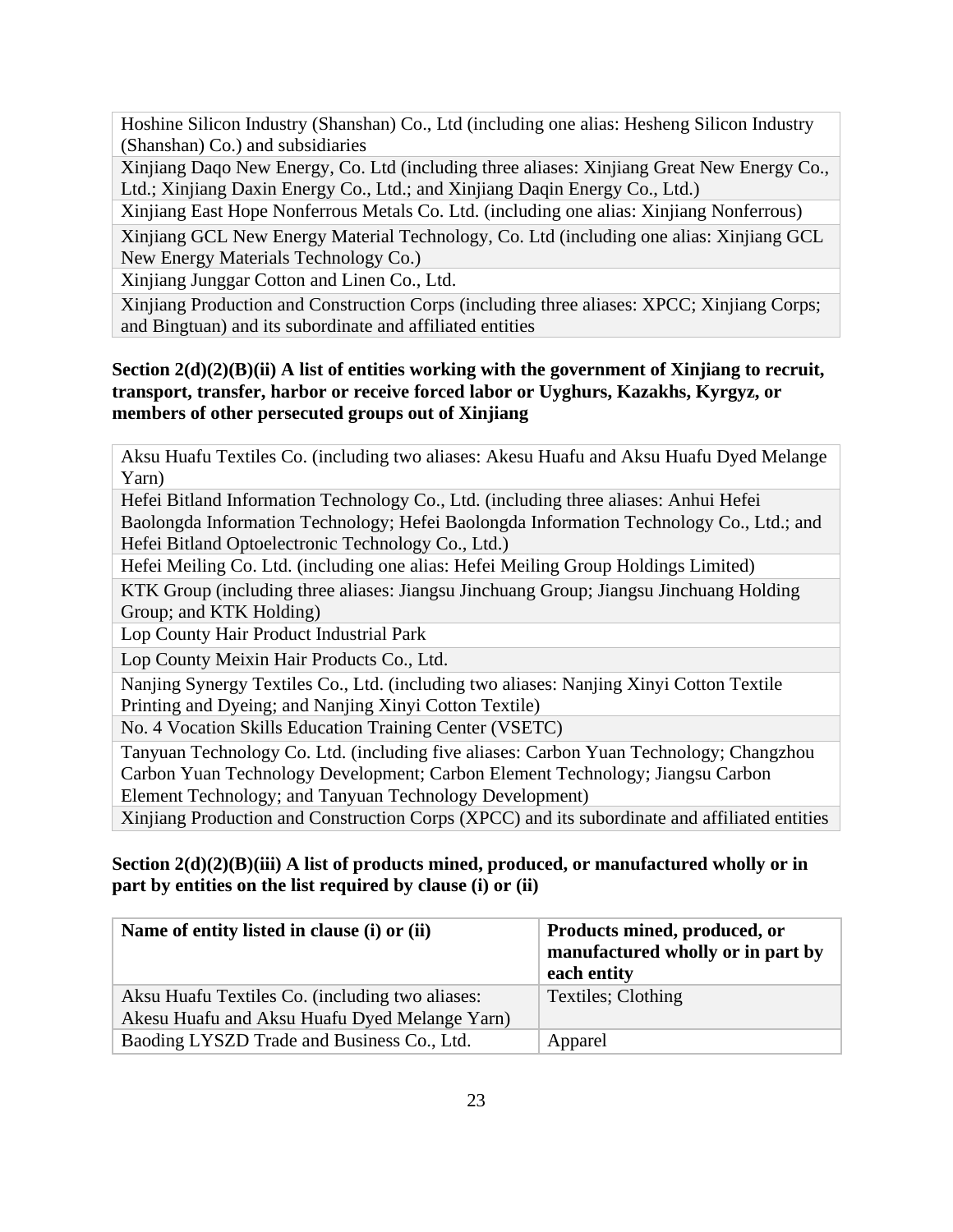| Name of entity listed in clause (i) or (ii)                                                                                                                                                                                                 | Products mined, produced, or<br>manufactured wholly or in part by<br>each entity              |
|---------------------------------------------------------------------------------------------------------------------------------------------------------------------------------------------------------------------------------------------|-----------------------------------------------------------------------------------------------|
| Changji Esquel Textile Co. Ltd. (and one alias:<br>Changji Yida Textile)                                                                                                                                                                    | Textiles; Clothing                                                                            |
| Hefei Bitland Information Technology Co., Ltd.<br>(including three aliases: Anhui Hefei Baolongda<br>Information Technology; Hefei Baolongda<br>Information Technology Co., Ltd.; and Hefei Bitland<br>Optoelectronic Technology Co., Ltd.) | Computer parts; Electronics                                                                   |
| Hefei Meiling Co. Ltd. (including one alias: Hefei<br>Meiling Group Holdings Limited)                                                                                                                                                       | Electronics                                                                                   |
| Hetian Haolin Hair Accessories Co. Ltd. (and two<br>aliases: Hotan Haolin Hair Accessories; and Hollin<br>Hair Accessories)                                                                                                                 | <b>Hair Products</b>                                                                          |
| Hetian Taida Apparel Co., Ltd (and one alias: Hetian<br><b>TEDA Garment</b> )                                                                                                                                                               | Garments                                                                                      |
| Hoshine Silicon Industry (Shanshan) Co., Ltd<br>(including one alias: Hesheng Silicon Industry<br>(Shanshan) Co.) and subsidiaries                                                                                                          | <b>Silica-Based Products</b>                                                                  |
| KTK Group (including three aliases: Jiangsu<br>Jinchuang Group; Jiangsu Jinchuang Holding Group;<br>and KTK Holding)                                                                                                                        | <b>Rail Transportation Equipment</b>                                                          |
| Lop County Hair Product Industrial Park                                                                                                                                                                                                     | <b>Hair Products</b>                                                                          |
| Lop County Meixin Hair Products Co., Ltd.                                                                                                                                                                                                   | <b>Hair Products</b>                                                                          |
| Nanjing Synergy Textiles Co., Ltd. (including two<br>aliases: Nanjing Xinyi Cotton Textile Printing and<br>Dyeing; and Nanjing Xinyi Cotton Textile)                                                                                        | Textiles; Clothing                                                                            |
| Tanyuan Technology Co. Ltd. (including five aliases:<br>Carbon Yuan Technology; Changzhou Carbon Yuan<br>Technology Development; Carbon Element<br>Technology; Jiangsu Carbon Element Technology;<br>and Tanyuan Technology Development)    | <b>Touch Screens for Handheld Devices</b><br>and Cars; Other Similar Products.<br>Electronics |
| Xinjiang Daqo New Energy, Co. Ltd (including three<br>aliases: Xinjiang Great New Energy Co., Ltd.;<br>Xinjiang Daxin Energy Co., Ltd.; and Xinjiang Daqin<br>Energy Co., Ltd.)                                                             | Polysilicon, including Solar-Grade<br>Polysilicon                                             |
| Xinjiang East Hope Nonferrous Metals Co. Ltd.<br>(including one alias: Xinjiang Nonferrous)                                                                                                                                                 | Polysilicon, including Solar-Grade<br>Polysilicon                                             |
| Xinjiang GCL New Energy Material Technology, Co.<br>Ltd (including one alias: Xinjiang GCL New Energy<br>Materials Technology Co.)                                                                                                          | Polysilicon, including Solar-Grade<br>Polysilicon                                             |
| Xinjiang Junggar Cotton and Linen Co., Ltd.                                                                                                                                                                                                 | <b>Cotton; Processed Cotton</b>                                                               |